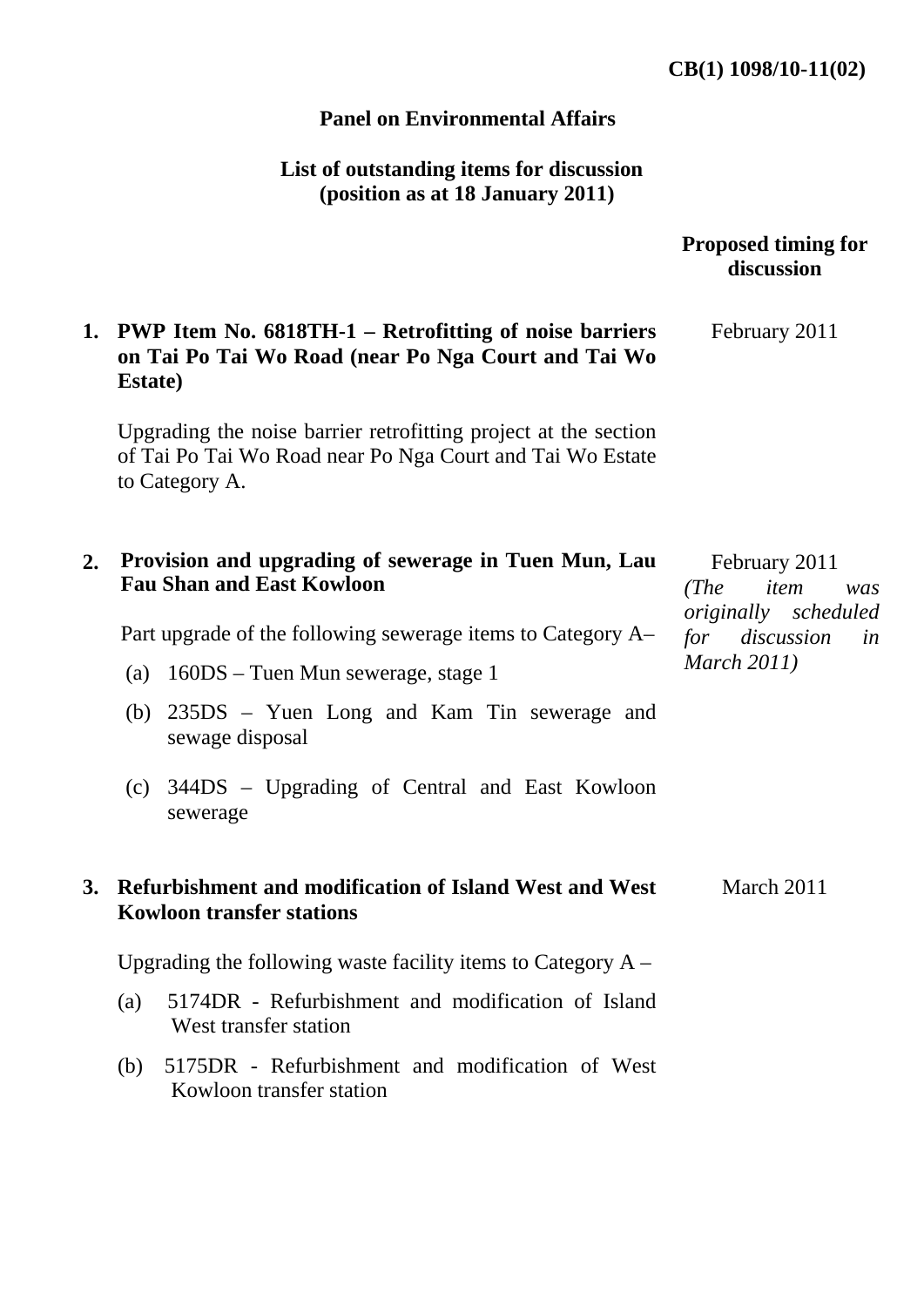Q1 2011

#### **4. Findings of Public Consultation – Producer Waste Electrical Electronic Equipment**  Q1 2011 (tentative)

### **5. Excessive glare from external lightings**

Information note on "Light pollution and the regulation of outdoor lighting in selected places" prepared by the Research and Library Services Division (LC Paper No. CB(1) 960/08-09). Referrals on light and noise nuisances, including those from outdoor television wall screens, arising from the meetings between Legislative Council Members and Yau Tsim Mong as well as Wan Chai District Council members on 4 June 2009 and 29 April 2010 (LC Paper Nos. CB(1) 271 and 1956/09-10 respectively).

To report the main findings of the consultancy study on external lighting and recommend the way forward.

|    | 6. Lam Tsuen Valley and North District sewerage                                        | May 2011            |
|----|----------------------------------------------------------------------------------------|---------------------|
|    | upgrade of the following sewerage items to<br>Part<br>Category $A -$                   |                     |
|    | 332DS – Lam Tsuen Valley sewerage<br>(a)                                               |                     |
|    | (b) $339DS$ – North District sewerage, stage 1 phase 2C and<br>stage 2 phase 1         |                     |
|    | (c) $345DS$ – North District sewerage, stage 2 part 2A                                 |                     |
| 7. | Consultation report on Hong Kong's Climate Change<br><b>Strategy and Action Agenda</b> | Q <sub>2</sub> 2011 |
| 8. | Control on the emissions of non-road mobile sources                                    | Q <sub>2</sub> 2011 |
|    | To report on the outcome of the trade consultation and<br>explain the way forward.     | (tentative)         |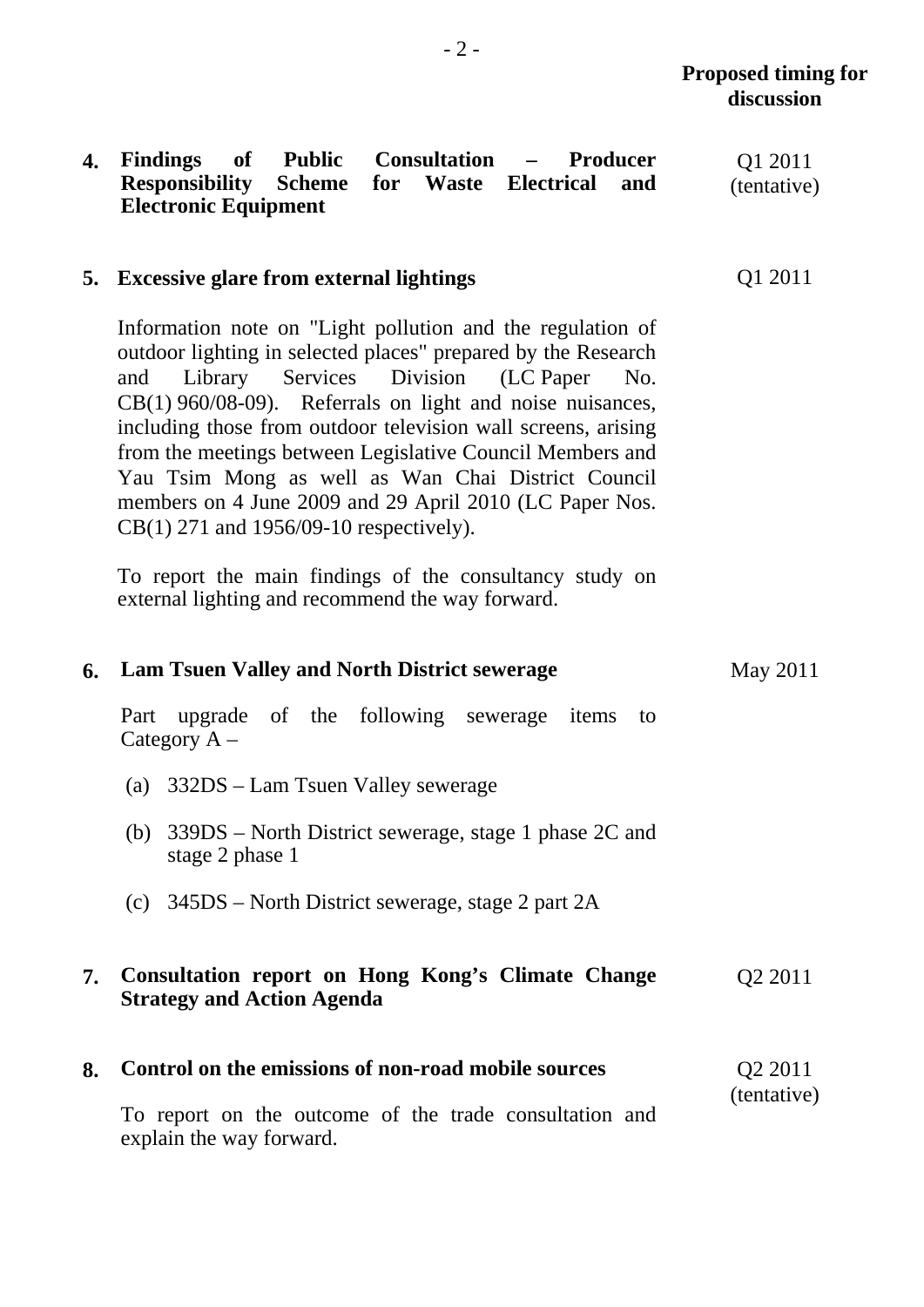| 9.         | Trial on retrofitting of selective catalytic reduction<br>device for franchised bus fleet                                                                                                                                                                                             | <b>July 2011</b>                                  |
|------------|---------------------------------------------------------------------------------------------------------------------------------------------------------------------------------------------------------------------------------------------------------------------------------------|---------------------------------------------------|
|            | To report on the progress of the trial.                                                                                                                                                                                                                                               |                                                   |
| <b>10.</b> | Trial of local ferries using ultra low sulphur diesel                                                                                                                                                                                                                                 | To be confirmed                                   |
|            | To report on the findings of the trial.                                                                                                                                                                                                                                               |                                                   |
| 11.        | 353DS - Outlying Islands sewerage, stage 2 - upgrading<br>of Mui Wo Village sewerage phase 2 and Mui Wo sewage<br>treatment works                                                                                                                                                     | To be confirmed                                   |
| 12.        | <b>Promoting green economy</b>                                                                                                                                                                                                                                                        | To be confirmed                                   |
|            | To follow up the motions on "Developing environmental<br>industries to create job opportunities", "Proactively<br>promoting waste recovery and recycling" and "Promoting<br>green economy", which were carried at the Council<br>meetings on 4 July 2007, 2 July 2008 and 6 May 2009. |                                                   |
| 13.        | Measures to strengthen the control of emissions from<br>petrol and Liquefied Petroleum Gas vehicles                                                                                                                                                                                   | To be confirmed                                   |
|            | (Suggest inviting the Transport Panel members to join the<br>meeting since the proposal would affect the transport<br>sector.)                                                                                                                                                        |                                                   |
|            | 14. Review of the Environmental Impact Assessment system                                                                                                                                                                                                                              | To be confirmed                                   |
|            | Letter from The Civic Party regarding the Environmental<br>system<br>(LC)<br>Paper<br>No.<br>Assessment<br>Impact<br>$CB(1)$ 26/09-10(01)).                                                                                                                                           | (Pending the result of a<br>Judicial Review case) |
|            |                                                                                                                                                                                                                                                                                       |                                                   |

## **15. Banning of fishing in Geopark**

Referral on banning of fishing in Geopark arising from the meeting between Legislative Council Members and Tai Po To be confirmed